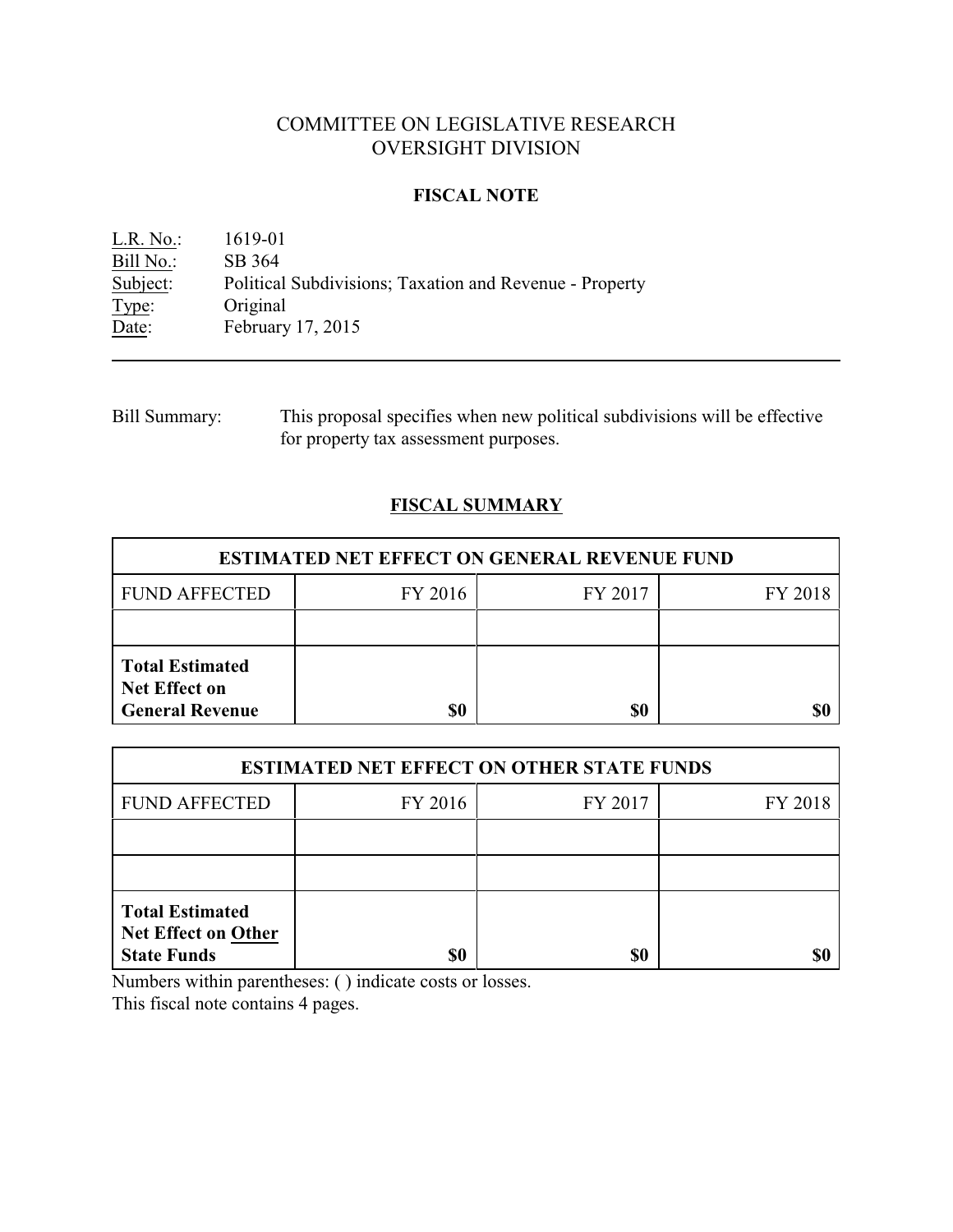L.R. No. 1619-01 Bill No. SB 364 Page 2 of 4 February 17, 2015

| <b>ESTIMATED NET EFFECT ON FEDERAL FUNDS</b>                        |         |         |         |  |
|---------------------------------------------------------------------|---------|---------|---------|--|
| <b>FUND AFFECTED</b>                                                | FY 2016 | FY 2017 | FY 2018 |  |
|                                                                     |         |         |         |  |
|                                                                     |         |         |         |  |
| <b>Total Estimated</b><br>Net Effect on All<br><b>Federal Funds</b> | \$0     | \$0     |         |  |

| <b>ESTIMATED NET EFFECT ON FULL TIME EQUIVALENT (FTE)</b>    |         |         |         |  |
|--------------------------------------------------------------|---------|---------|---------|--|
| <b>FUND AFFECTED</b>                                         | FY 2016 | FY 2017 | FY 2018 |  |
|                                                              |         |         |         |  |
|                                                              |         |         |         |  |
| <b>Total Estimated</b><br><b>Net Effect on</b><br><b>FTE</b> |         |         |         |  |

 $\Box$  Estimated Net Effect (expenditures or reduced revenues) expected to exceed \$100,000 in any of the three fiscal years after implementation of the act.

| <b>ESTIMATED NET EFFECT ON LOCAL FUNDS</b> |         |         |         |
|--------------------------------------------|---------|---------|---------|
| <b>FUND AFFECTED</b>                       | FY 2016 | FY 2017 | FY 2018 |
| Local Government                           | \$0     | \$0     | \$0     |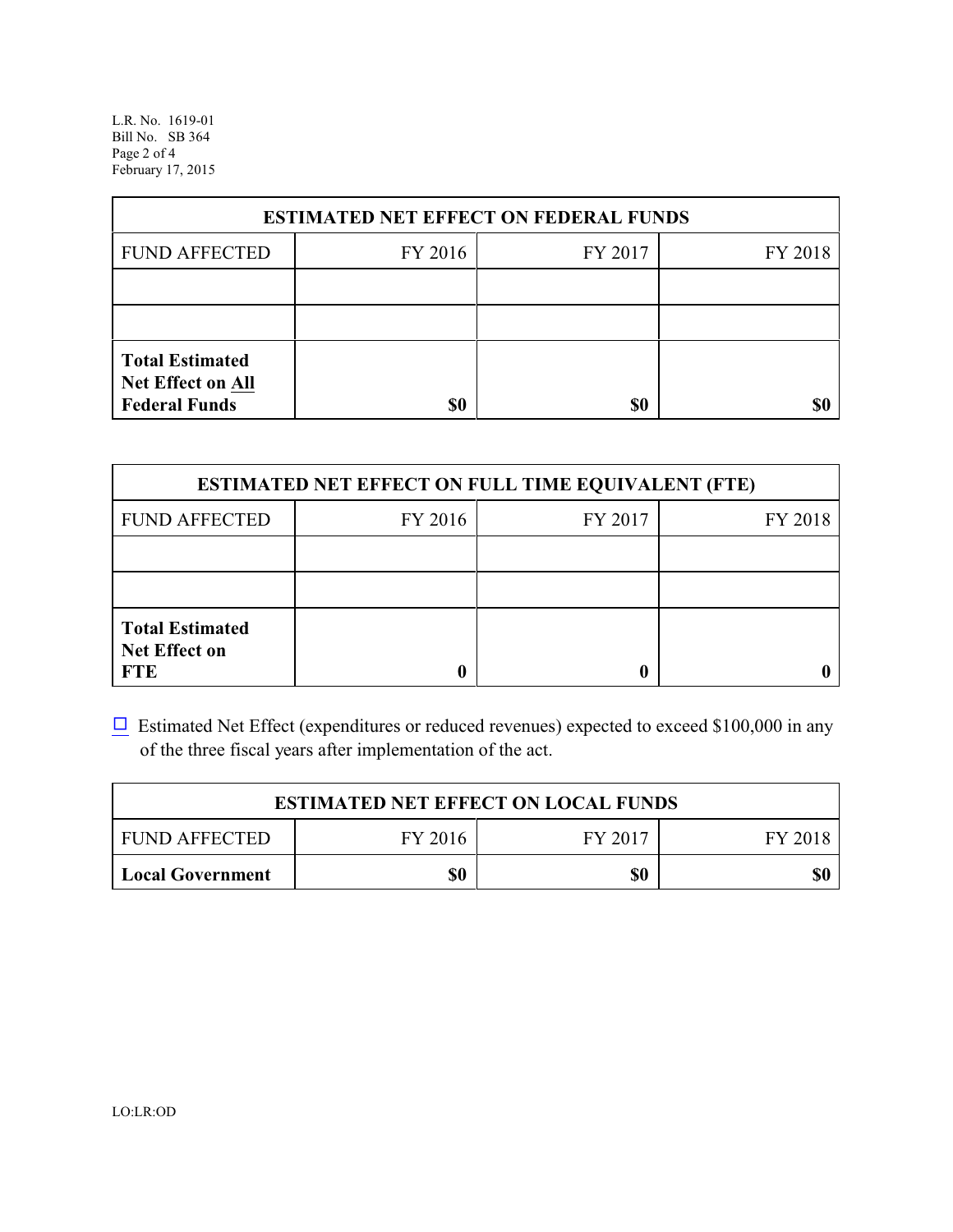L.R. No. 1619-01 Bill No. SB 364 Page 3 of 4 February 17, 2015

#### **FISCAL ANALYSIS**

### ASSUMPTION

Officials from the **State Tax Commission** and the **Department of Revenue** each assume the current proposal would not fiscally impact their respective agencies.

Officials from the **County of St. Louis** state that there are too many unknowns to hazard a guess in regards to what taxes may be generated for a new political subdivision. In addition, the county states that there would be administrative costs associated with adding a new political subdivision to their assessment database.

**Oversight** assumes this proposal is in regards to the assessment timing, as opposed to the costs related to adding the political subdivision in general. For fiscal note purposes the cost of this legislation will be shown as zero for local governments.

| FISCAL IMPACT - State Government | FY 2016<br>$(10 \text{ Mo.})$                       | FY 2017                       | FY 2018                       |
|----------------------------------|-----------------------------------------------------|-------------------------------|-------------------------------|
|                                  | $\underline{\underline{\$0}}$                       | $\underline{\underline{\$0}}$ | $\underline{\underline{\$0}}$ |
| FISCAL IMPACT - Local Government | FY 2016                                             | FY 2017                       | FY 2018                       |
|                                  | $(10 \text{ Mo.})$<br>$\underline{\underline{\$0}}$ | <u>\$0</u>                    | $\underline{\$0}$             |

#### FISCAL IMPACT - Small Business

No direct fiscal impact to small businesses would be expected as a result of this proposal.